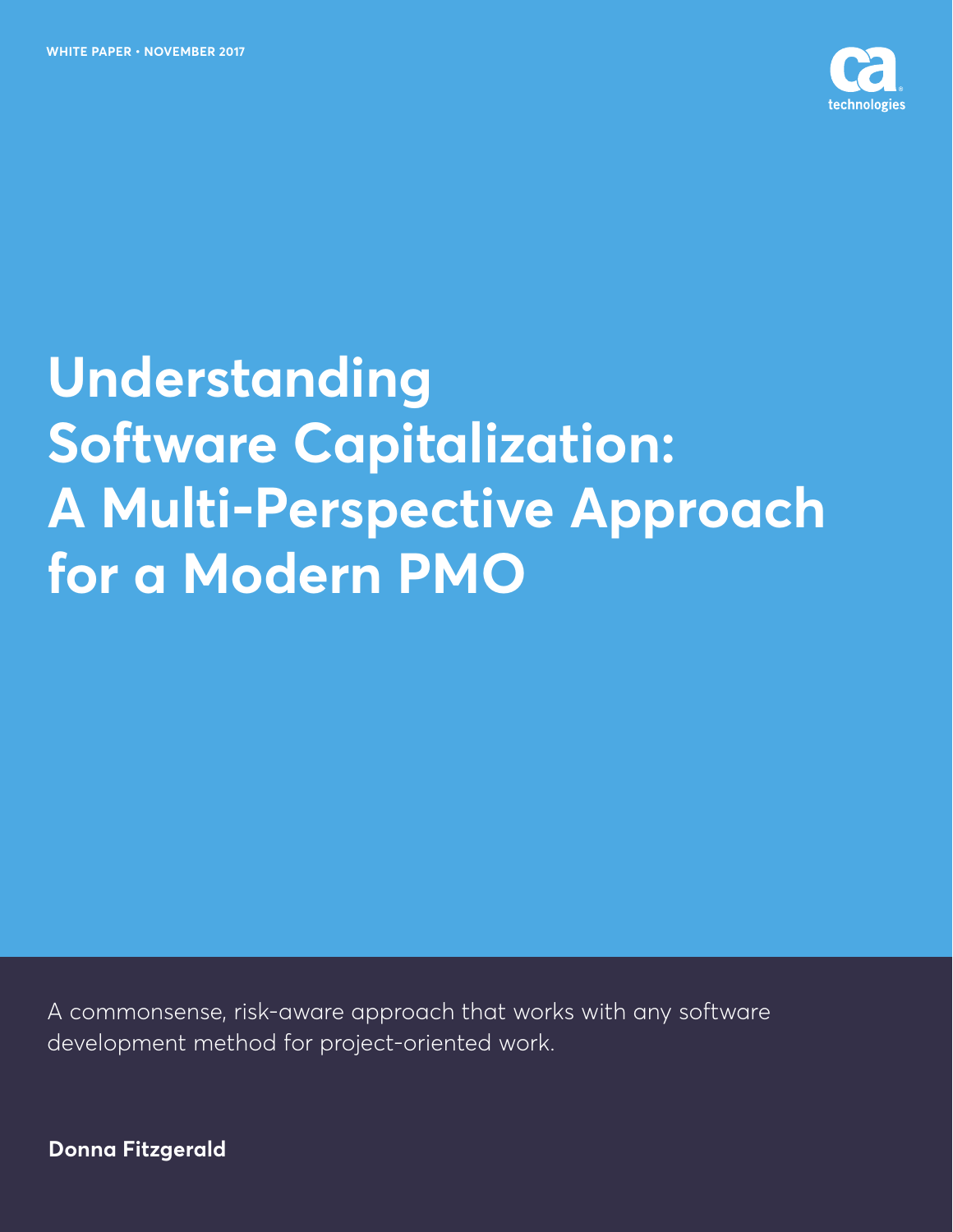# **Four Perspectives**

Some topics never seem to disappear completely. It's been almost two decades since the Accounting Standards Executive Committee (ASec) released SOP 98.1, and yet if you put three PMO leaders in a room and ask them how their company approaches determining the how, when and what to capitalize about internally developed software, you'll probably get three different answers.

Before we go into detail, we will begin by asking the question: Why do companies capitalize internally developed software expenses in the first place? The obvious answer is because they have to be based on accounting standards, but the business driver and underlying reason is to more closely match expenses with revenue or internal operational value at the time the revenue or value is recognized. Furthermore, if a company has competent software development practices in place, **there should be no difference between the capitalized value of identical systems developed by either waterfall or agile methods.** 

Why, then, do we hear comments that agile changes how and what we can capitalize? The polite answer is well-meaning enthusiasm. The more direct answer is that software capitalization has become an unnecessary partisan battle, and even a modern PMO can have trouble knowing whom to believe and how to respond when confronted with multiple perspectives. To help cut through the confusion, we'll cover four of the most common perspectives in this white paper.

# **The Financial Perspective**

Because software capitalization is by its very nature a financial activity, we'll begin by reviewing the financial perspective. Why is this issue coming up now? The answer is that in 1998, ASec did not want to get down into the weeds and dictate in detail how companies needed to track the work they intended to capitalize, so they defined what they expected would be a clear but high-level framework for capitalization.

| TABLE 1.<br>Framework for<br>capitalization | <b>Preliminary</b><br><b>Project Stage</b>         | <b>Application</b><br><b>Development Stage</b>                                        | <b>Post-Implementation</b><br><b>/Operational Stage</b> |
|---------------------------------------------|----------------------------------------------------|---------------------------------------------------------------------------------------|---------------------------------------------------------|
|                                             | Conceptual formulation<br>of alternatives          | Design of chosen path,<br>including software configuration<br>and software interfaces | <b>Training</b>                                         |
|                                             | Evaluation of alternatives                         | Coding                                                                                | Application maintenance                                 |
|                                             | Determination of existence<br>of needed technology | Installation of hardware                                                              |                                                         |
|                                             | Final selection of alternatives                    | Testing, including parallel<br>processing phase                                       |                                                         |

As shown in Table 1, everything before the design and development of the software and everything after the software has gone live is intended to be an expense. How the software is developed is irrelevant. All that matters is there is a way to tell when the work on the "software product" enters the state of being eligible for capitalization.

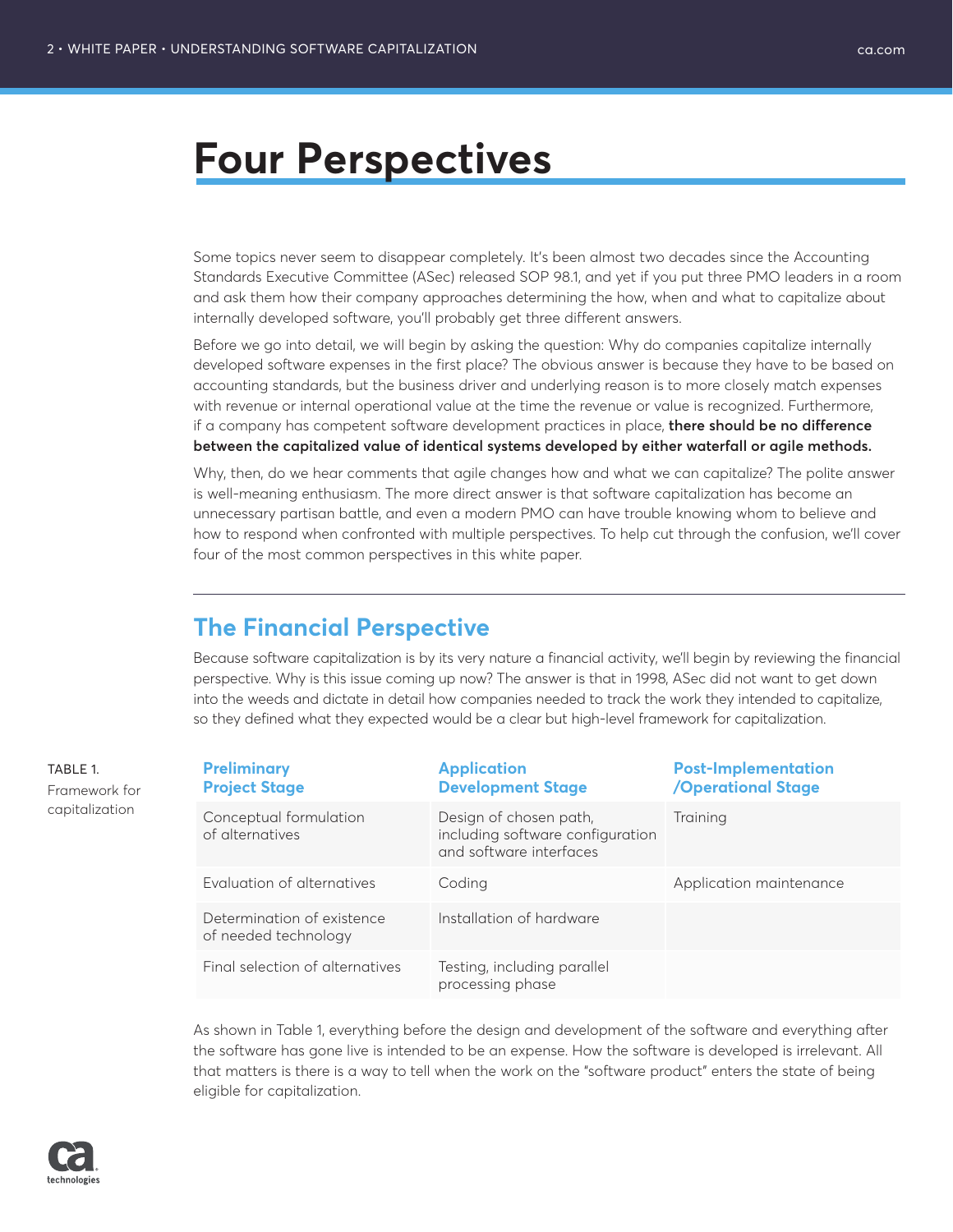Consider a classic make or buy software decision. A firm can buy commercial software (which is capitalized) or choose to write it internally with the expectation that it would be able to capitalize roughly the same (or less than the purchased software) when the internal project is complete. This expense would then be charged out to the P&L on an annual pro rata basis until the cost was fully amortized (generally three to seven years) or until the software is retired (if retirement occurs earlier).

There's an old joke that the difference between an accountant and a finance person becomes obvious when you ask each of them, "What's two plus two?" An accountant will always answer four. A finance person will answer, "What do you want it to be?" An accounting standard can always be read literally (as above), or (as any finance person will tell you) it can be fully explored to see how much wiggle room generally accepted accounting principles (GAAP) would allow. Historically SOP 98.1 has been interpreted as offering a lot of wiggle room, which has led to a great deal of confusion in how various organizations have accounted for these costs.

Wiggle room or not, there are certain well-understood principles that apply to all accounting rules.

- 1. The rules of materiality apply. While every organization is free to set its standard with the agreement of its audit firm, the numbers we've seen are generally in the hundreds of thousands (though we know several who have raised the capitalization threshold to a million).
- 2. Once materiality has been defined, the rules as to when the capitalization period begins must be applied consistently across all situations. This is where the hairsplitting between agile and waterfall methods arises, and we'll cover it in our next section.
- 3. Treatment of various software development efforts under SOP 98.1 must be transparent (and auditable). The determination of what work qualifies for capitalization must be clear, and proof that it is consistently applied must be freely available.
- 4. The rules that have been applied to SOP 98.1 must not violate any other accounting rules (e.g., SOX still applies).
- 5. The simpler the rules used inside the organization about what is capital and what is expense, the better it is (i.e., use the KISS—or keep it simple, stupid—principle).

# **The Accounting Perspective**

We've noticed some unconscious confusion on the part of many PMO leaders around the subject of what is capital and what is an expense. As a simple rule of thumb, some IT software projects can be entirely expense, but no software project under SOP 98.1 is ever entirely capital. All that can be capitalized is the effort to create a working software product once everyone has agreed the design will work.

Many in the agile community have begun to conflate the idea of capitalization with the idea of value. The contention is that by counting the beans differently using agile approaches, more value has been created and capitalized. While we understand all the nuances for this claim (anything on the balance sheet equals value), in our opinion the argument falls apart when looked at from the perspective that software is an intangible asset that is relatively short-lived. Given this fact, our sole objective with SOP 98.1 is to more closely match costs to the period in which these costs were consumed. In a nutshell, the agile community and its methodology call into question how to be consistent and track capitalization, but that does not change the overall impact to the bottom line—just how it's done.

It's important to continue to stress that within the context of GAAP, accounting capitalization is simply a "pay me later" approach. If \$1 million is placed on the balance sheet with a five-year life, then in the first year the software is in use, \$200,000 will be expensed. Assuming the software remains useful, the same charge will be made every year for the next four years. If another \$1 million is spent on another project in year two, the pattern will be repeated until, at year four, the capitalization rate of \$1 million a year equals the amortization rate.

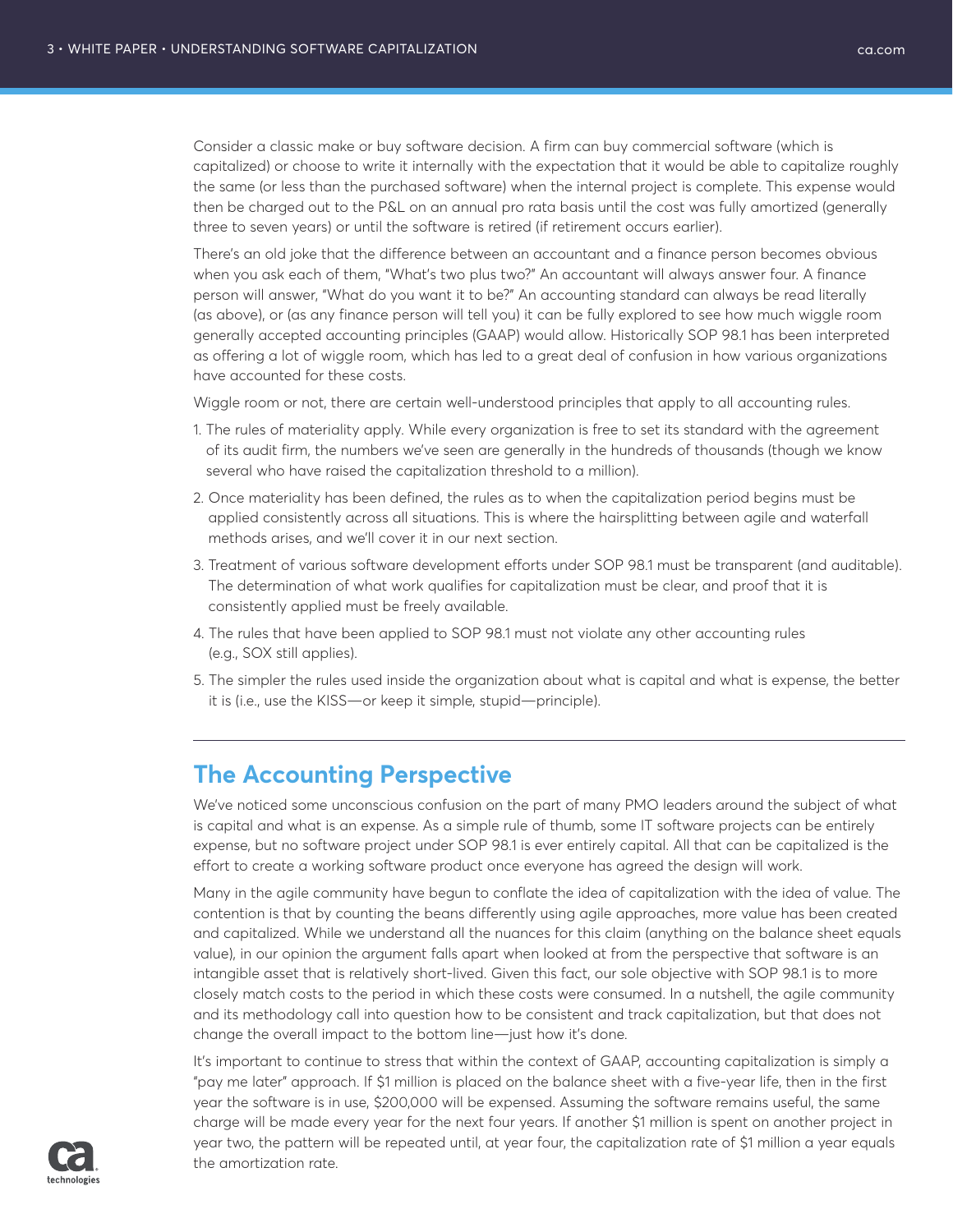A Fortune 500 CFO observed that "today's balance sheet is tomorrow's P&L," which we felt put much of this discussion into perspective. The goal is not to create a short-term positive impact on the P&L because over time it will even out; the goal is to more clearly represent true operating costs.

Up until this point, we have deliberately confined our discussion to GAAP accounting. In the last several years, Wall Street has adopted a new non-GAAP term, EBITDA, which has had an outsized impact on how many people are starting to view the concept of capitalization. EBITDA stands for earnings before interest, tax, depreciation, and amortization and it is a way for a firm to showcase "higher than GAAP" income from operations. Investors often try new ways to compare dissimilar companies, and EBITDA was designed to do just that. The problem is, ideas and concepts have a habit of morphing into something they were never intended to be, and the concept of EBITDA has started to influence thinking around software capitalization.

The most common agile benefit we've heard is that with agile it becomes possible to more clearly define, in real time, what is new or "value add." That means that if the developer is working on something that has been classified as routine maintenance, if you figure out how to turn it into an enhancement, it can be capitalized. From an accounting standpoint, this doesn't work. The developer doesn't have the authority to "spend" capital. There are clearly delineated accounting rules requiring that spending authority be documented. If the violation of signature authority isn't sufficient, anything the developer does on the fly falls below the materiality threshold and should simply be expensed.

We could continue debating the line of reasoning and invoke the Sarbanes–Oxley Act of 2002 (SOX) as well, but bottom line accounting controls are based on clear black-and-white rules. The rules are not intended to be onerous; they are intended to protect the integrity of the P&L.

### **To Summarize:**

- 1. SOP 98.1 requires the capitalization of internal use software.
- 2. Under SOP 98.1, the only costs that can be capitalized are the actual software development costs of internally developed software applications. All other project costs are expense.
- 3. All costs that a project might incur prior to starting the actual development effort are expense, and all costs after the software is complete and in production are expensive. (See Table one.)
- 4. The useful life of capitalized software should be reassessed periodically, and the non-useful portion should be written off immediately (we'll discuss this later).
- 5. Aggressive capitalization at best has a short-term advantage and at worst (if the project fails) an immediate negative impact on the P&L.

**Advice:** Take a commonsense, risk-aware approach. The worst thing that can happen, from a financial performance perspective, is an unplanned write-off of a capitalized expense. Given this, being aggressive on validating that the software can be developed and will be fit for purpose upon implementation is where the modern PMO should be focusing.

## **The Modern PMO Perspective**

Why does the PMO exist? Like any other organization, there are many reasons, but we would contend that the primary reason is to provide fiduciary assurance that the millions (or billions) of dollars that are being spent on projects or programs are being spent responsibly, in order to deliver the value the organization expects to receive.

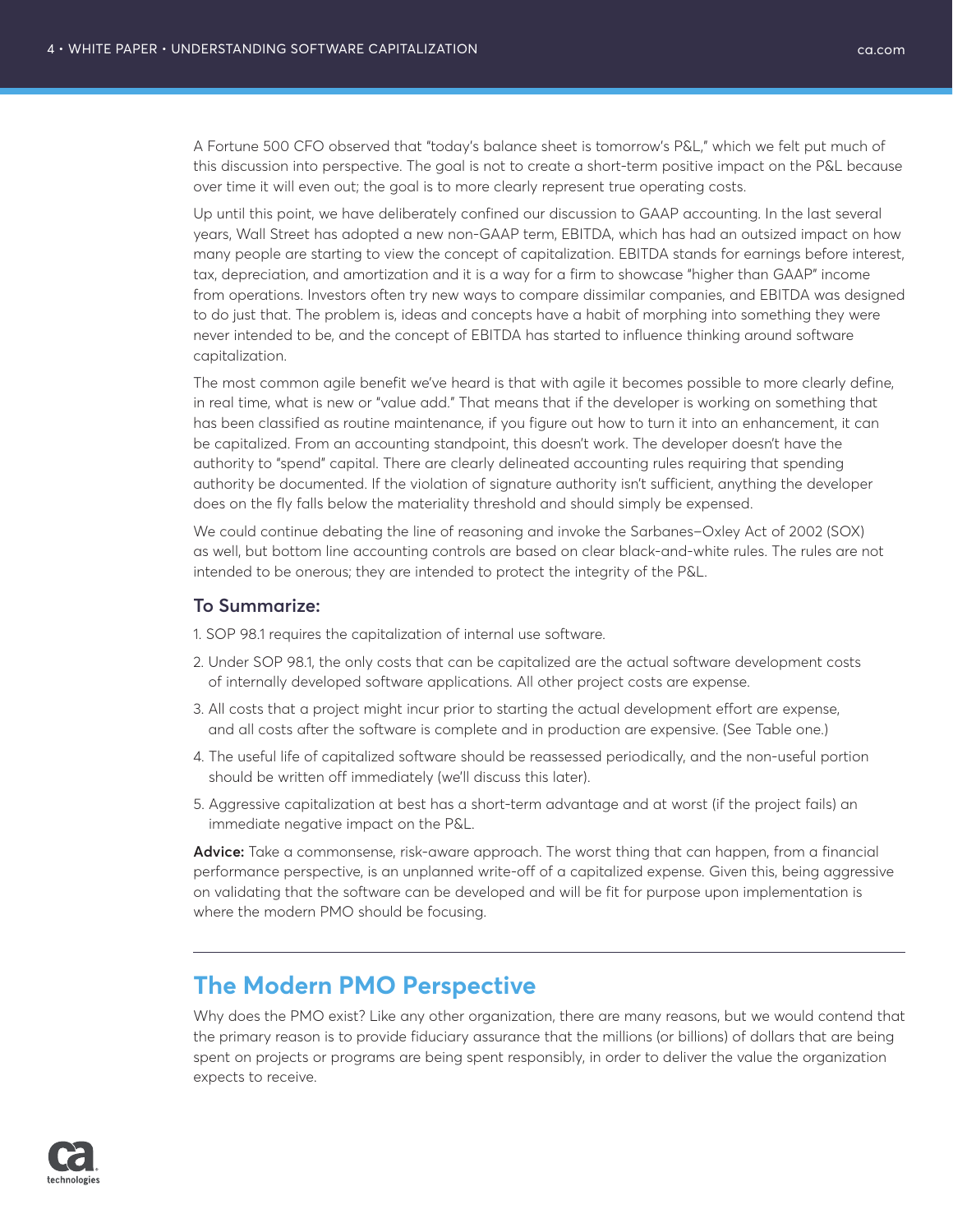Because the majority of PMOs in existence today are IT PMOs, this clear mandate has gotten muddied. The PMO does not exist because it oversees capital spending. The fact that some of the IT dollars fund

software development (which is capital) is just a color-of-money issue. **The PMO exists because the total spending on non-operational (i.e., projects) is materially significant, and without a project-based organization to oversee this form of spending, there might be insufficient oversight.** 

The formation of IT project delivery organizations should have made it easier to develop an expertise in doing capitalized software projects, but like everything else that goes on in IT, things got complicated. Most IT departments call relatively small units of repeatable work "projects." Essentially, if someone has to be assigned to do the work, by today's IT standards some organizations will call it a project (we've seen the definition as low as 60 hours in divisions of Fortune 50 companies).

These small pieces of work have made their way into the portfolio, and too many organizations have begun to conflate any project with capitalized software. This enormous focus on small units of work has made the agile contention that small units should be dynamically capitalized seem less far-fetched than it should be.

Years ago, we coined the term "messy middle" to make clear what was happening in IT. The top five enterprise programs generally receive appropriate attention and staffing. Priority-one production outages get the staff they need to fix the problem. **Everything else is in constant competition for resources because once a project starts, everything has the same effective priority.**

Because of the problem with resource constraints, many PMOs in IT have ended up with a merged responsibility for operations and project work. We believe it's this mixed responsibility that has been making the capitalization issues more confusing than they should be.

The push toward digital business may have a positive impact on this situation. Executive management in most companies is pushing to force the typical IT "run" expense be reduced from an average of 70 percent to 40% percent. PMOs will need to become much more sophisticated about how they use the tools available to them.

Given this situation, how can the modern PMO ensure that the money budgeted for specific software development project is actually going toward work on a defined business outcome? We would suggest that all capitalized software efforts (be they agile or waterfall) have a cost breakdown structure. We understand that almost no one does cost breakdown structures anymore because years ago project software drove people to focus on tasks, but with the advent of tools like CA Project & Portfolio Management 15.3, software has come a long way.



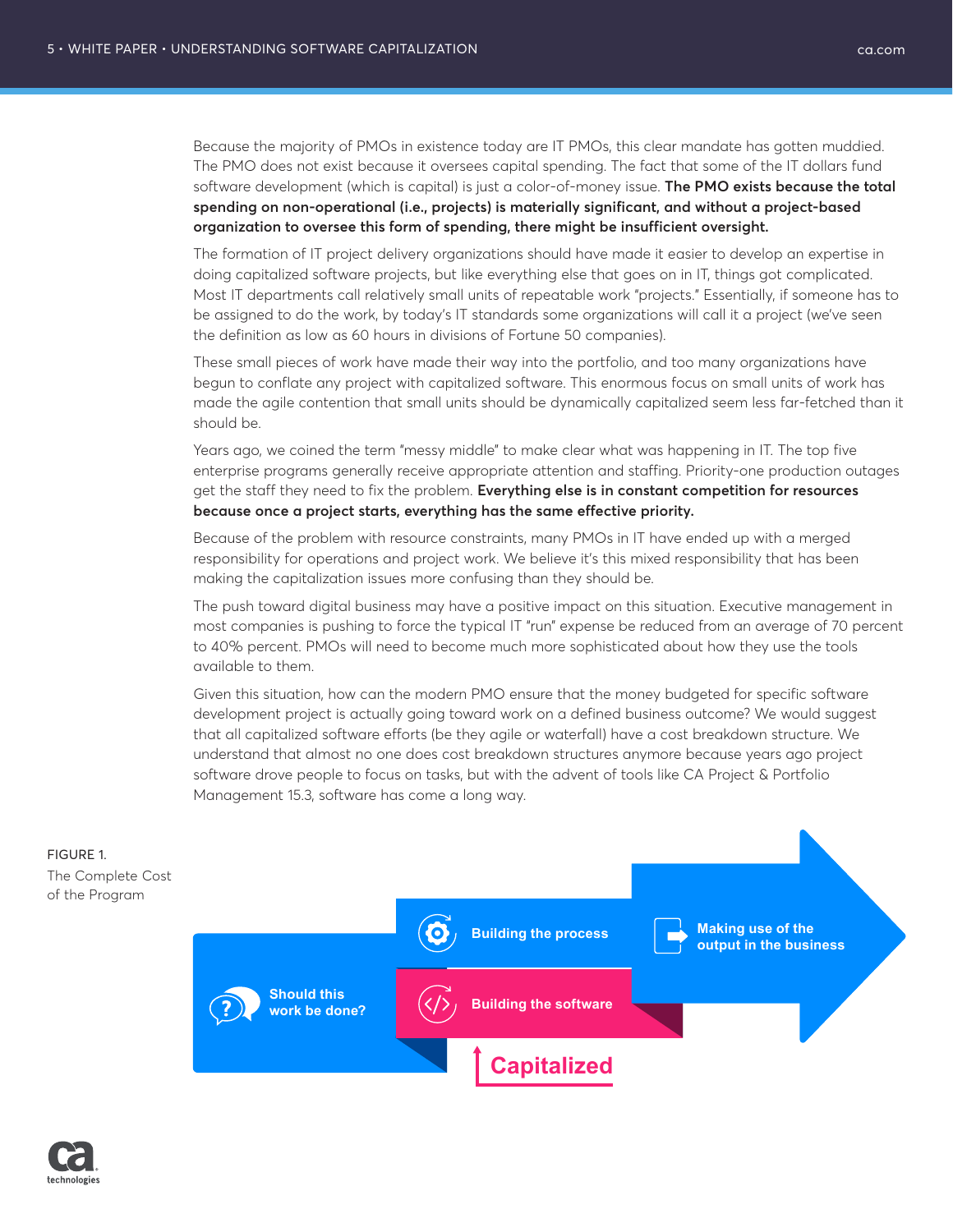What would a cost breakdown structure look like? It is deliverable- or outcome-focused and includes what was formally known as top-level work packages. In agile speak, it could be at the epic, or in some cases a feature if the feature is large enough. Twenty years ago, software tools simply didn't support this way of thinking, but now there are tools that can capture cost at any level (work package, deliverable or feature) that is appropriate. Actualization needs to happen at a definable activity level to clearly denote to the auditors whether it is capital or expense. For most organizations, we recommend tracking time at the activity level.

Figure 1 shows a complete program and highlights that it is only the activity of building software that can be capitalized. But even there, all expenses aren't capitalized. Administrative time isn't included, and some activities around planning are not included.

Drilling down a level of detail, do meetings count? What about the daily scrum? The first answer is to use common sense. If the software can't be successfully completed without a particular activity, then time gets charged to the project. We chose to use the word "project" here only as representing the top-level "build the software effort." Organizations may choose instead to say, "build the product" or "build the application." As long as we all agree that we are talking about the lower middle box shown in Figure 1, it's all good.

If on the other hand, the answer to the question is no, this activity is not required to "build the software," then the time is charged to somewhere else. Defining that somewhere else is a place where the PMO should exert a great deal of influence. The PMO needs to be involved in understanding where time is going without turning into an operationally oriented organization.

For years, project performance has been stuck at around a 65 to 67 percent general satisfaction rating. A huge reason for that is that most projects under-deliver in the eyes of the business. Why? We strongly contend it's because they are effectively under-resourced. Even if a good developer charges all his planned hours to the project, those hours might have been spent as an hour here or two hours there for three weeks instead of a concerted effort for one week. What we know from personal observation is that with this level of interruption, all creativity stops. To get work done on time, even the best developer will have to settle for getting the minimum done, and a mediocre developer will do what appears to be the minimum in the easiest way possible.

This dedication to one work effort at a time, and doing so with team consistency, has been proven to lead to more outcomes delivered with higher quality. But the real financial gain is predictability. Planning capital spend becomes easier if agile maturity is present. This team consistency might allow an organization to consider no longer collecting time, but only after significant predictability has been achieved in the agile development practices and the auditors have agreed.

For actualizing capital expenses, the PMO that is overseeing capital software projects must know how software is developed. The manager of an enterprise program management office probably won't know how to provide real oversight to a software project, and that is why there will always be some form of PMO in IT.

**Capitalization ends when the software is complete.** Large rollouts of software that require specific customizations and new code to work as intended make this distinction a little fuzzy and often lead organizations to over-capitalize (with the whole rollout team rather than just the developers coding the new features). Again, **SOP 98.1 does not capitalize implementation costs. It is designed solely to create parity between purchased software and internally developed software.**

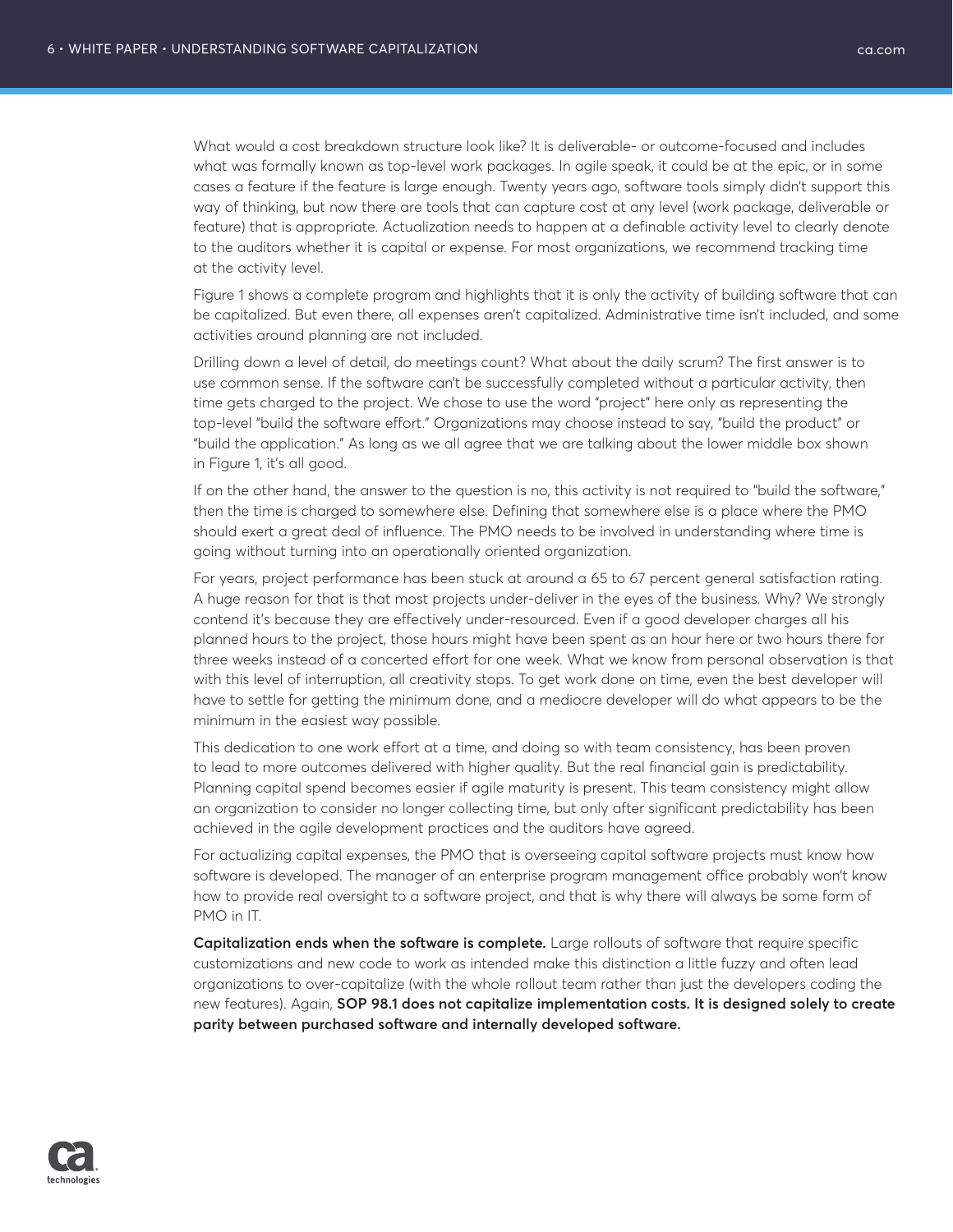### **To summarize:**

- The only thing that can be capitalized under SOP 98.1 is the actual time it took to "build the software" all implementation cost is not capital.
- The PMO is responsible for oversight on what is being delivered as capitalizable software. Is the effort (however it's being developed) on track? Are there potential risks that would cause the project to be canceled? Are there rumors that quality is so poor it will have to be "rewritten in production"?
- The PMO does not need to have project managers who report to it. The PMO needs enough staff itself to check on what is happening (and by that we mean phoning around and walking around—not just reading status reports).
- The PMO needs to understand where the time is going—too many interruptions can put an entire project (or product or application) in jeopardy. People don't have to be assigned full time; they do have to be assigned smartly. If you don't have a tool that can help,buy one.
- When planning what initiatives to capitalize, the criteria needs to cover value, feasibility, and sustainability
- When actualizing capitalization, the granularity of the time tracking should be at the right level to ensure people will easily fill them out and that it's possible to know where their time is going. Tracking at the activity level is too detailed to support effective cost tracking.

Advice: It's time for the IT PMO to grow up and realize that it is responsible for the investments it manages. We realize some cultures can make this difficult, if not impossible, but we see the tide turning with the CIOs we speak with. To do this, it is imperative that the PMO understands directly what the projects are supposed to deliver and why. Documentation isn't the answer; human conversation is. Specifically, conversations with the business, conversations with the development teams, conversations with the product manager. Minute compliance is not important—appropriate rightness is. What we love about SOP 98.1 is that it gives the PMO a soapbox to stand on if used correctly. It requires the right level of detail and focuses attention on the right aspect—producing valuable software. So thank the agilists for creating this crisis. It's an opportunity you shouldn't pass up.

## **The Product Manager Perspective**

Having covered the issues around how to have a waterfall/agile unified approach to SOP 98.1 for software development projects, we now come to the issue of what to do with software "products." It is critical to understand that the designation of what constitutes a product in the IT world has multiple definitions, and this requires being scrupulous in clarifying the terms.

**1. A software product that is sold or is embedded in another product that is sold to external customers. The capitalization rules for this type of product are governed by FASB 86.**

The distinction between software that services the end customer directly and software developed to support internal operations is not arbitrary hairsplitting. It turns out it's a distinction that facilitates good investment management, and it makes the job of a product manager much easier.

**2. A software system that is designed to service end customers directly but does not generate revenue itself—an easy shorthand approach is to label this system "revenue enablement." SOP 98.1 applies.**

To explore this in more depth, we'll take an example of a platform that allows a customer to buy insurance over the Internet without involving a salesperson. We'll assume that the platform was originally justified as a project-based investment and was capitalized as we've discussed under SOP 98.1. In year one of operations, as would be true of any other system, there is a constant stream of

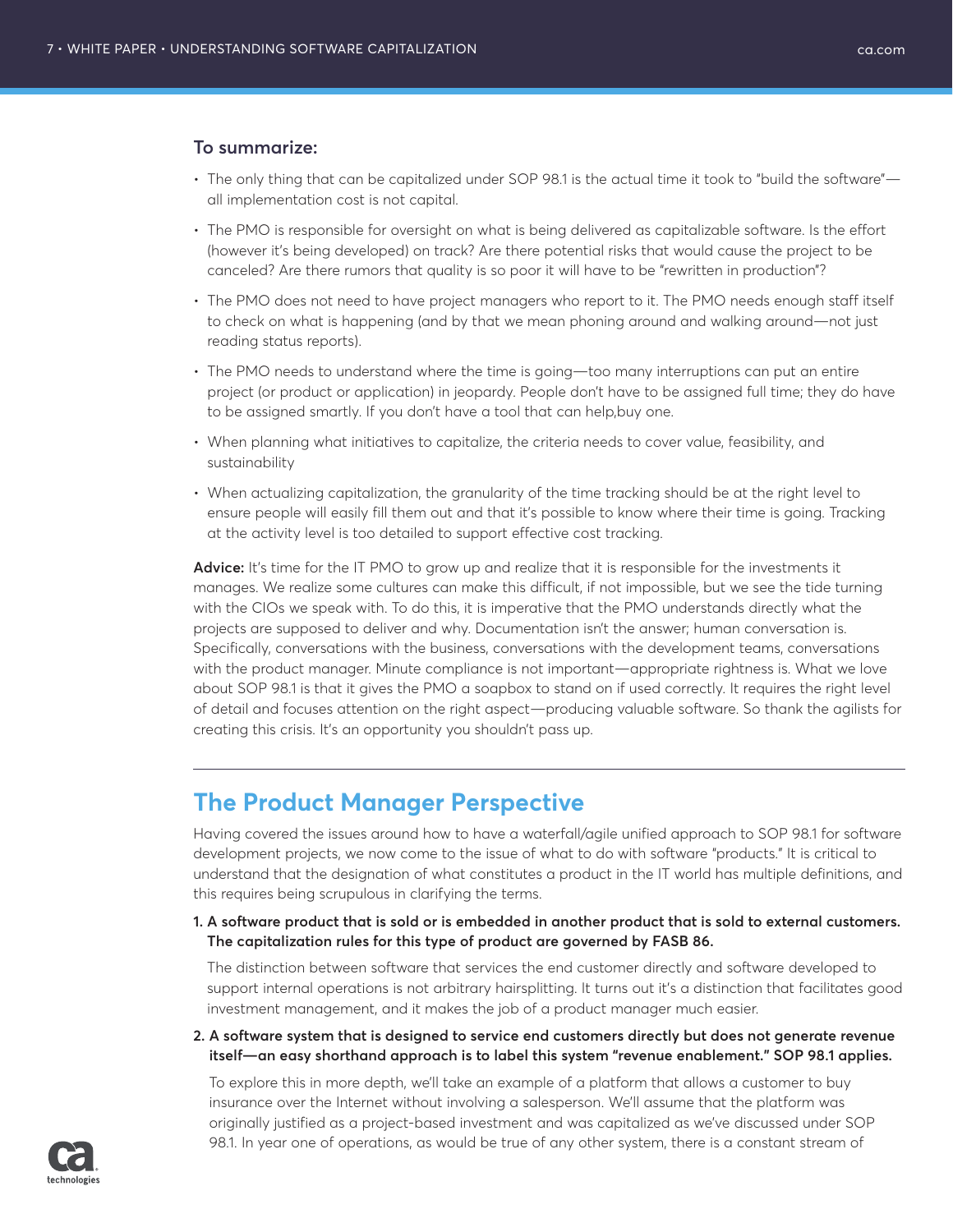requests from customers to add features or change the way the system operates. Pure maintenance, what might be considered a bug, is always expensed. A single feature request would also be expensed, since it would fall under the capitalization limit (again, typically over \$100,000). A group of features could be packaged into a release, which could be capitalized. And here is where we hit all the shades of gray.

### **Issues**:

- **Capital expenses must have appropriate governance.** If \$100,000 is the line for capitalization, only someone with a spending authorization of more than \$100,000 can approve the release. By definition, this means a product manager rarely has the authority to create a capitalizable release on the fly by dynamically grooming the backlog. The product manager does have the authority to optimize what features are delivered in an agreed-upon release; that is their job. They just don't have the authority to spend \$100,000 on the fly with no one outside of their area deciding whether or not the money would be better spent somewhere else.
- **The capital budget can include any amount of additions to an existing asset,** but for any new additions, an analysis should be made of how much is completely new and how much is a replacement. At the 50,000-foot level, there is an assumption that in the first year all the features that are no longer useful have been written off (that's what the amortization is intended to do), and the new features, even if they are replacements, are in fact new and valuable features. With end-customer-facing software, determining the real useful life of a code base is important. In our example of a Web-based form to buy insurance, we can assume that a three-year life might be appropriate. In the case of a mobile app, we are aware of organizations that have chosen to expense everything on the assumption that the code base itself turns over too quickly to justify capitalization.
- **Much of what has been written about capitalizing software is premised upon the fact that organizations want to capitalize as much as possible because it will improve short-term earnings.** This concept makes senior financial managers shudder (see Donna Fitzgerald's blog post ["Software](https://www.ca.com/en/blog-ppm/software-capitalization-pmos-not-quick-primer.html)  [Capitalization for PMOs: a Not-So-Quick Primer](https://www.ca.com/en/blog-ppm/software-capitalization-pmos-not-quick-primer.html)")<sup>1</sup>. No one in IT should ever believe they are helping their company through excessive capitalization. They are just creating more work for the finance people that have to track down the bloat and write it off.
- **3. A suite of internal software applications (possibly from multiple vendors or internally developed), all of which serve the needs of a specific business function. SOP 98.1 applies.**

The primary reason to differentiate between customer-facing (products) and internal-operations-facing (applications) can be best understood by exploring Gartner's concept of pace layering. See Table 2.

| TABLE 2<br>Pace layering |                              | <b>Economic</b><br>advantage | <b>Investment</b><br>risk | <b>Rate of change</b><br>impacting the<br>system | <b>Investment</b><br>strategy     |
|--------------------------|------------------------------|------------------------------|---------------------------|--------------------------------------------------|-----------------------------------|
|                          | <b>System of innovation</b>  | Very High                    | High                      | High                                             | Small bets                        |
|                          | System of<br>differentiation | High                         | Moderate                  | <b>Medium</b>                                    | Sized based on<br>estimated value |
|                          | System of record             | None                         | Low                       | Low                                              | Minimize as<br>much as possible   |

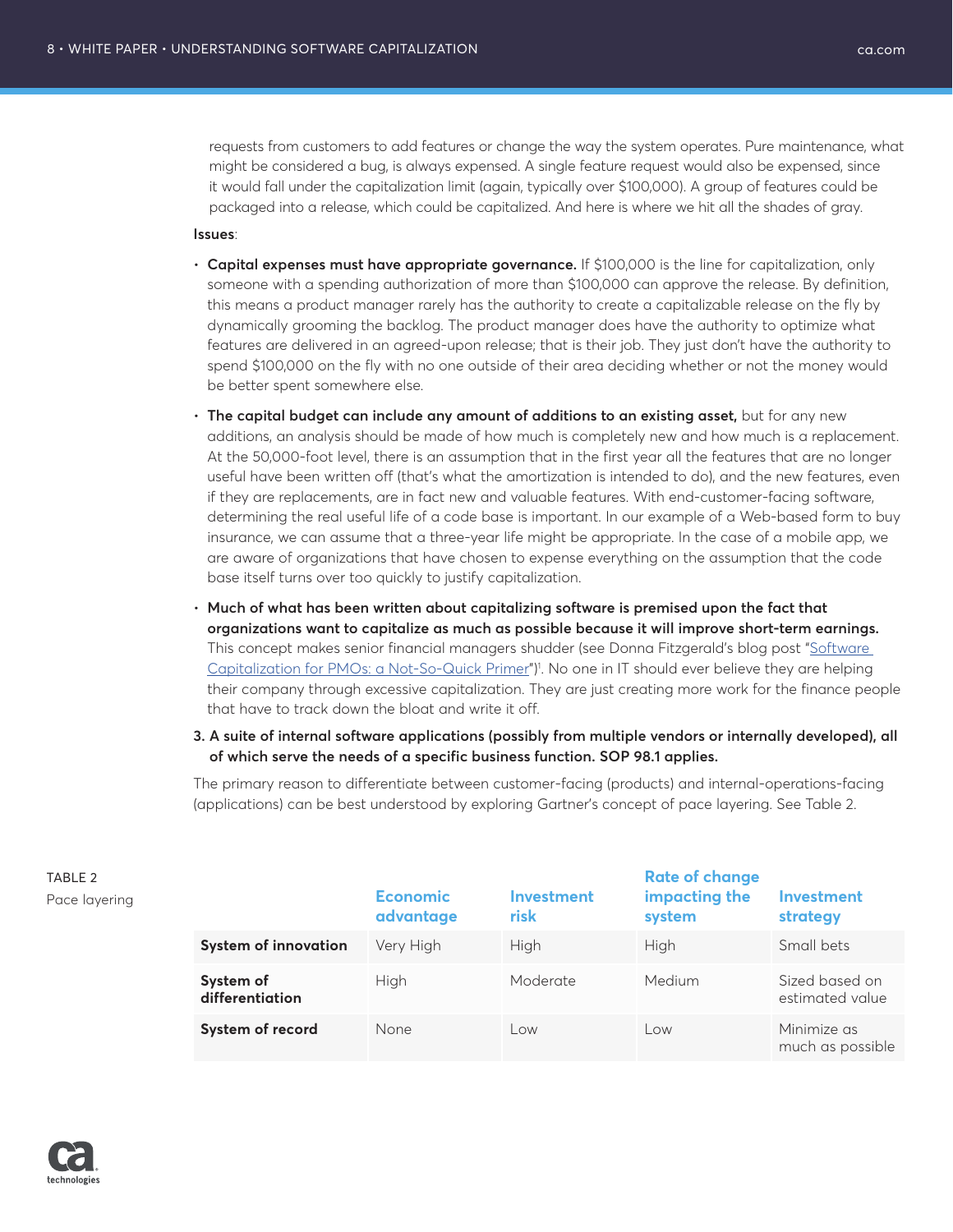Innovation is the lifeblood of an organization, especially in the new digital economy. Since not everything that an organization will try will pay off, there needs to be money set aside to fund a continuous stream of small bets. These investments will be an expense.

When a great idea works, the organization will need to invest in developing a system of differentiation—a production-grade system that offers a capability the competition doesn't have. Systems of differentiation are where firms should be spending their money. These systems generally have a three- to five-year lifespan. Their competitive advantage may wane more quickly, but once built, they become an operational necessity.

Systems of record are things like ERP and CRM. They are expensive, and organizations often spend the highest percentage of their capital continuously customizing them. The only problem is that about half that spending is money that would be better spent elsewhere (based on Gartner estimates). PMO software has progressed to the point where a modern PMO can be analyzing outcomes against the desired strategy and then mobilizing operations to deliver effectively. This transparency into cost, resource usage and benefits is what the Modern PMO uses to assess the value and to provide input into the decisions around which projects to capitalize and which products to replace, retire and invest in for overall cost reduction.

Many in the agile community say that ERP should be treated as a commercial application, but then they add that it should be funded with a fixed level of investment and a value measure that is limited to a smiley face from the functional area they support. Please look at Table 2 again. There is no competitive advantage to the ERP system if it is not something you sell. The cheapest alternative that does the job is all that is required, and in theory, the pace of change is relatively slow, meaning there should be little need to continuously improve the system. From the perspective of the product manager, their job with regard to systems of record is to ensure that the few changes and enhancements that will be made in any given year are the absolute right ones for the organization as a whole. These will still need to be approved (capital spending must be approved), but what should be in the backlog is as little as possible. Where an organization should be focusing its product managers is on the systems of differentiation, which in today's economy is some flavor of digital business. A recent article in Strategy+Business magazine, "10 Principles [for Leading the Next Industrial Revolution](https://www.strategy-business.com/article/10-Principles-for-Leading-the-Next-Industrial-Revolution?gko=f73d3&utm_source=itw&utm_medium=201710254&utm_campaign=resp),"<sup>2</sup> show clearly the challenges that await a modern company and the demands that will be placed on a product manager.

### **To summarize:**

- Product management will significantly improve the compliance with SOP 98.1 and make the accountants and the PMO happier.
- Product managers need to take responsibility for ensuring that business units get what they need (for systems of record), not necessary what they want. This is a role that even the modern PMO would be unable to perform as well.
- The contents of a capitalized release still need management approval and beyond a certain level should potentially be reviewed in the investment portfolio. Treating the software development process as if it were project-oriented versus product-oriented doesn't change anything. FASB 86 (which covers saleable software) still requires approval and governance.
- The Modern PMO includes managing all outcomes and all spend.